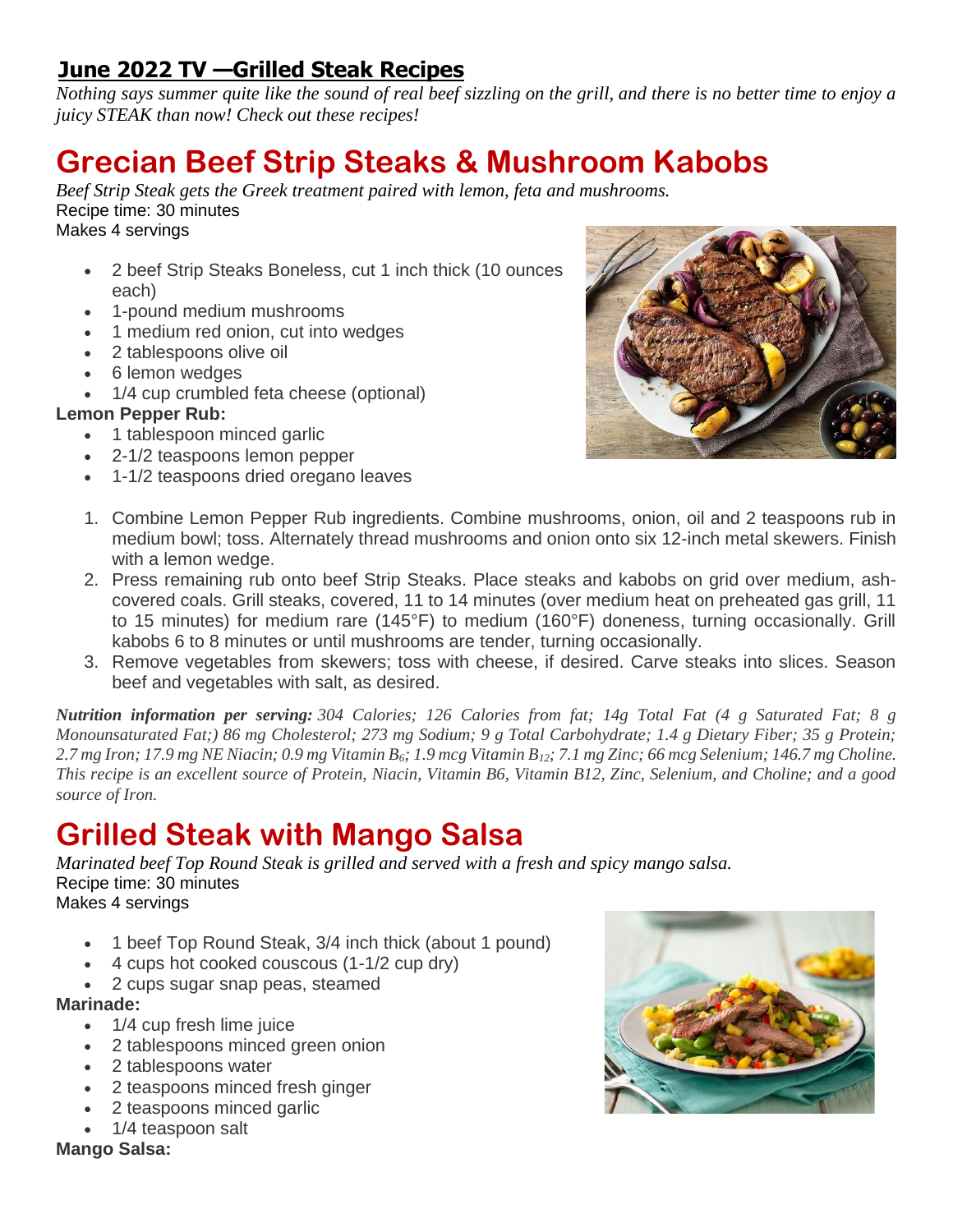- 1-1/2 cups finely diced fresh mango
- 2 tablespoons minced green onion
- 1 tablespoon fresh lime juice
- 1 tablespoon minced fresh cilantro
- 1 red serrano or red jalapeño pepper, seeded, finely chopped
- 1. Combine marinade ingredients. Place beef Top Round Steak and marinade in food-safe plastic bag; turn steak to coat. Close bag securely and marinate in refrigerator 6 hours or as long as overnight, turning occasionally.
- 2. Just before grilling steak, combine salsa ingredients in medium bowl. Cover and refrigerate until ready to serve.
- 3. Remove steak from marinade; discard marinade. Place steak on grid over medium, ash-covered coals. Grill, covered, about 10 to 11 minutes (over medium heat on preheated gas grill, times remain the same) for medium rare (145°F) doneness, turning occasionally. (Do not overcook).
- 4. Carve steak into thin slices. Season with salt and pepper, as desired. Serve with salsa, couscous and sugar snap peas.

*Nutrition information per serving: 350 Calories; 27 Calories from fat; 3g Total Fat (1 g Saturated Fat; 0 g Trans Fat; 0.4 g Polyunsaturated Fat; 1.3 g Monounsaturated Fat;) 55 mg Cholesterol; 180 mg Sodium; 53 g Total Carbohydrate; 3 g Dietary Fiber; 27 g Protein; 4 mg Iron; 528 mg Potassium; 12.8 mg NE Niacin; 0.8 mg Vitamin B6; 1.5 mcg Vitamin B12; 3.8 mg Zinc; 182.7 mcg Selenium; 69.3 mg Choline. This recipe is an excellent source of Protein, Iron, Niacin, Vitamin B6, Vitamin B12, Zinc, and Selenium; and a good source of Dietary Fiber, Potassium, and Choline.*

## **Southwest Marinated Beef Flank Steak with Grilled Peppers**

*Store-bought Italian dressing is spiced up with lime juice, honey and cumin to create a flavorful marinade for Flank Steak and peppers!*  Recipe time: 30 minutes

Makes 6 servings

- 1 beef Flank Steak, cut 1 inch thick (about 1-1/2 pounds)
- 3 red, yellow or green bell peppers, quartered

### **Marinade:**

- 1/2 cup prepared Italian dressing
- 1/4 cup fresh lime juice
- 1 tablespoon honey
- 1-1/2 teaspoons ground cumin



- 1. Combine marinade ingredients in small bowl. Place beef Flank Steak and 1/3 cup marinade in food-safe plastic bag; turn to coat. Close bag securely and marinate in refrigerator 6 hours or as long as overnight, turning occasionally. Refrigerate remaining marinade.
- 2. Remove steak; discard marinade. Brush bell peppers with some of remaining marinade. Place steak and peppers on grid over medium, ash-covered coals. Grill steak, covered, 11 to 16 minutes (over medium heat on preheated gas grill, 16 to 21 minutes) for medium rare (145°F) to medium (160°F) doneness, turning occasionally. Grill peppers 12 to 15 minutes or until tender, turning occasionally. Brush steak and peppers occasionally with remaining marinade; do not brush during last 5 minutes.
- 3. Carve steak across the grain into thin slices. Season with salt. Serve with peppers.

*Nutrition information per serving: 234 Calories; 99 Calories from fat; 11g Total Fat (3 g Saturated Fat; 4 g Monounsaturated Fat;) 66 mg Cholesterol; 246 mg Sodium; 9 g Total Carbohydrate; 1.2 g Dietary Fiber; 24 g Protein; 1.8 mg Iron; 7.4 mg NE Niacin; 0.7 mg Vitamin B6; 1.4 mcg Vitamin B12; 4.5 mg Zinc; 27.6 mcg Selenium; 94.6 mg Choline. This recipe is an excellent source of Protein, Niacin, Vitamin B6, Vitamin B12, Zinc, and Selenium; and a good source of Iron, and Choline.*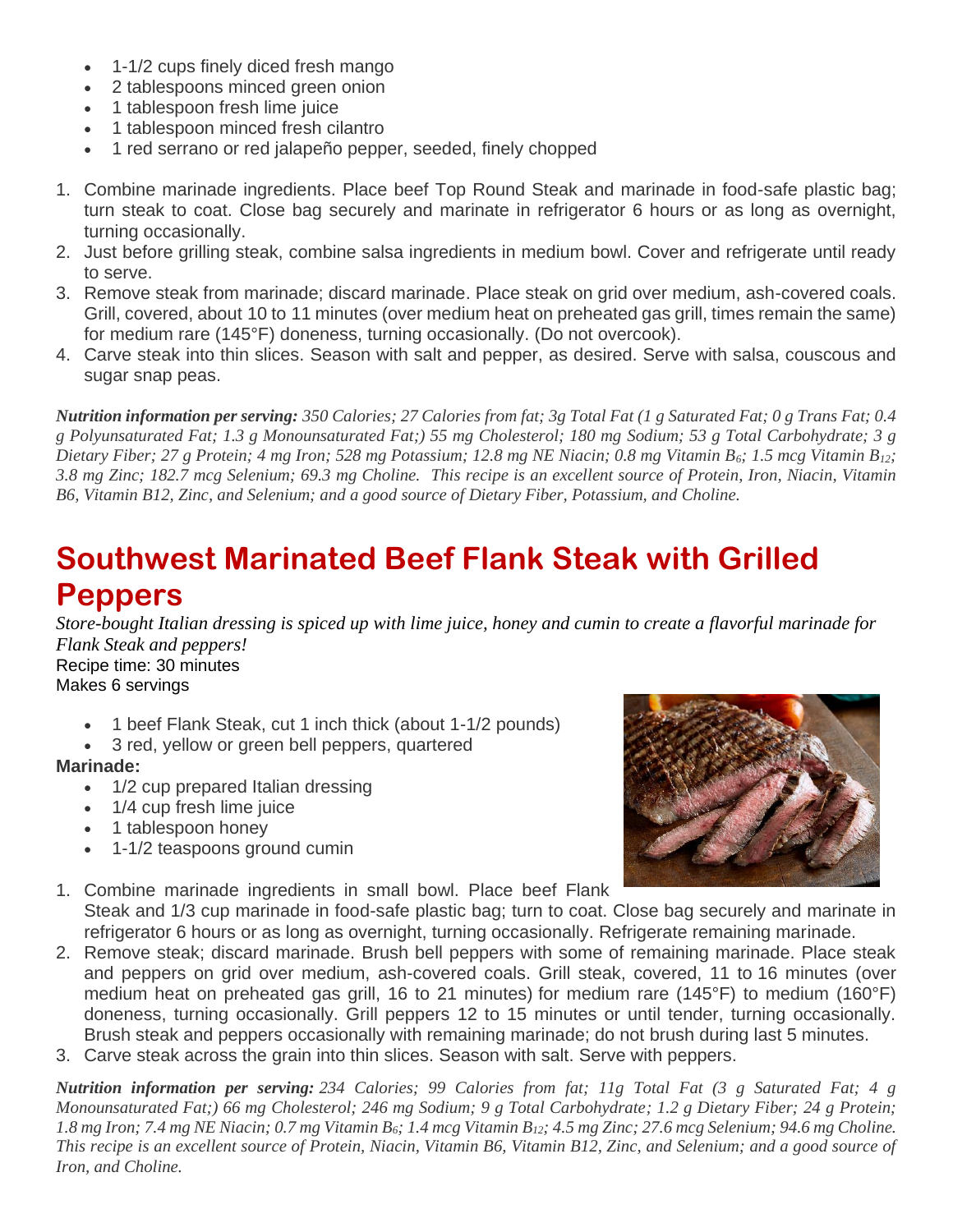# **Ribeye Steaks with Blue Cheese Butter & Mushrooms**

*Ribeyes and Portobello mushrooms are grilled and served with a compound butter. Bonus recipe for sandwiches using leftovers included*.

#### Recipe time: 40 minutes Makes 4 servings

- 4 beef Ribeye Steaks Boneless, cut 1 inch thick (about 12 ounces each)
- 2 tablespoons minced garlic
- 2 tablespoons chopped fresh thyme
- 1/2 teaspoon pepper
- 8 medium portobello mushrooms, stems removed (about 1- 3/4 pounds)
- 1/4 cup olive oil
- Salt
- Chopped fresh parsley (optional)

### **Blue Cheese Butter:**

- 1/2 cup crumbled blue cheese
- 1/4 cup butter, softened
- 3 tablespoons chopped rehydrated sun-dried tomatoes, not packed in oil
- 1 tablespoon chopped fresh parsley
- 1. Combine garlic, thyme and pepper; press evenly onto beef steaks. Set aside.
- 2. Brush mushrooms with oil. Place steaks on grid over medium, ash-covered coals; arrange mushrooms around steaks. Grill steaks, covered, 10 to 14 minutes (over medium heat on preheated gas grill 9 to 14 minutes) for medium rare (145°F) to medium (160°F) doneness, turning occasionally. Grill mushrooms 16 to 18 minutes (over medium heat on preheated gas grill, 12 to 15 minutes) or until tender, turning occasionally.
- 3. Meanwhile, combine Blue Cheese Butter ingredients in small bowl until well blended.
- 4. Cover and refrigerate 2 steaks, 4 mushrooms and 1/2 cup Blue Cheese Butter to use in Ribeye Steak Sandwiches. Spread remaining Blue Cheese Butter over remaining 2 steaks. Coarsely chop remaining 4 mushrooms; divide evenly among 4 plates. Carve steaks into slices; arrange evenly over mushrooms. Season with salt, as desired. Garnish with parsley, if desired.

**Ribeye Steak Sandwiches:** Toast eight 1/2-inch-thick slices olive bread. Spread 1 tablespoon leftover Blue Cheese Butter on 1 side of each bread slice. Carve leftover grilled steaks into slices; season with salt and pepper, as desired. Divide slices evenly among buttered sides of 4 bread slices. Top each with 1 leftover grilled mushroom. Divide 1-1/2 cups fresh baby spinach evenly over mushrooms. Close sandwiches with remaining bread slices, buttered sides down. Cut sandwiches in half; serve.

*Nutrition information per serving for Ribeye Steaks with Blue Cheese Butter and Mushrooms: 337 Calories; 180 Calories from fat; 20g Total Fat (7 g Saturated Fat; 9 g Monounsaturated Fat;) 89 mg Cholesterol; 159 mg Sodium; 6 g Total Carbohydrate; 1.6 g Dietary Fiber; 32 g Protein; 0 mg Calcium; 2.6 mg Iron; 11.6 mg NE Niacin; 0.7 mg Vitamin B6; 1.6 mcg Vitamin B12; 5.8 mg Zinc; 45.3 mcg Selenium. This recipe is an excellent source of Protein, Niacin, Vitamin B6, Vitamin B12, Zinc, and Selenium; and a good source of Iron.*

 **957 Liberty Drive, Ste 201 Verona, WI 53593 800.728.BEEF [www.BeefTips.com](http://www.beeftips.com/)**